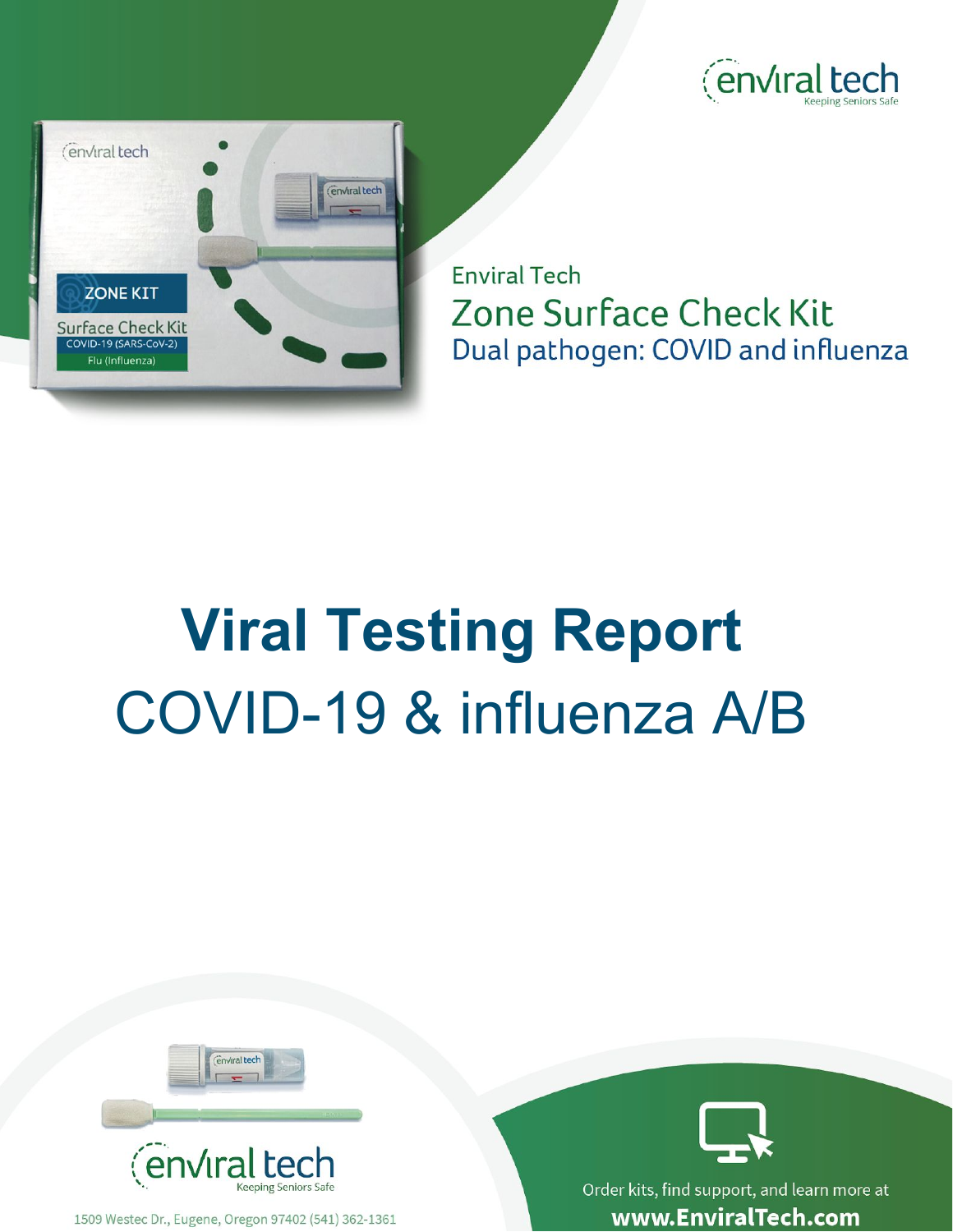

## **County Name**

Number of COVID-19 cases week of 11/09 **XX**

Number of Influenza cases week of 11/09 **XX**

| <b>Building Information</b>             |                         | <b>NAME OF COMPANY HERE</b>      |                  |                                   |                                    |
|-----------------------------------------|-------------------------|----------------------------------|------------------|-----------------------------------|------------------------------------|
| Zone tested                             | <b>Surfaces swabbed</b> | <b>Collection</b><br><b>Date</b> | <b>Test Date</b> | <b>COVID-19</b><br><b>Results</b> | <b>Influenza</b><br><b>Results</b> |
| Zone 1<br><b>General Common</b><br>Area | Elevator buttons        | 11/12/20                         | 11/13/20         | <b>Negative</b>                   | <b>Negative</b>                    |
|                                         | Door handle             |                                  |                  |                                   |                                    |
|                                         | Table 1                 |                                  |                  |                                   |                                    |
|                                         | Table 2                 |                                  |                  |                                   |                                    |
|                                         | Bathroom door           |                                  |                  |                                   |                                    |
|                                         | <b>Toilet flush</b>     |                                  |                  |                                   |                                    |
|                                         | Chair armrest           |                                  |                  |                                   |                                    |
|                                         | Desk                    |                                  |                  |                                   |                                    |
| Zone 2<br><b>Staff Room</b>             | Nursing cart 1          | 11/12/20                         | 11/13/20         | <b>Positive</b>                   | <b>Negative</b>                    |
|                                         | Nursing cart 2          |                                  |                  |                                   |                                    |
|                                         | Employee clock          |                                  |                  |                                   |                                    |
|                                         | Bathroom door           |                                  |                  |                                   |                                    |
|                                         | Bathroom faucet         |                                  |                  |                                   |                                    |
|                                         | Toilet flush            |                                  |                  |                                   |                                    |
|                                         | Computer keyboard       |                                  |                  |                                   |                                    |
|                                         | Computer chair          |                                  |                  |                                   |                                    |